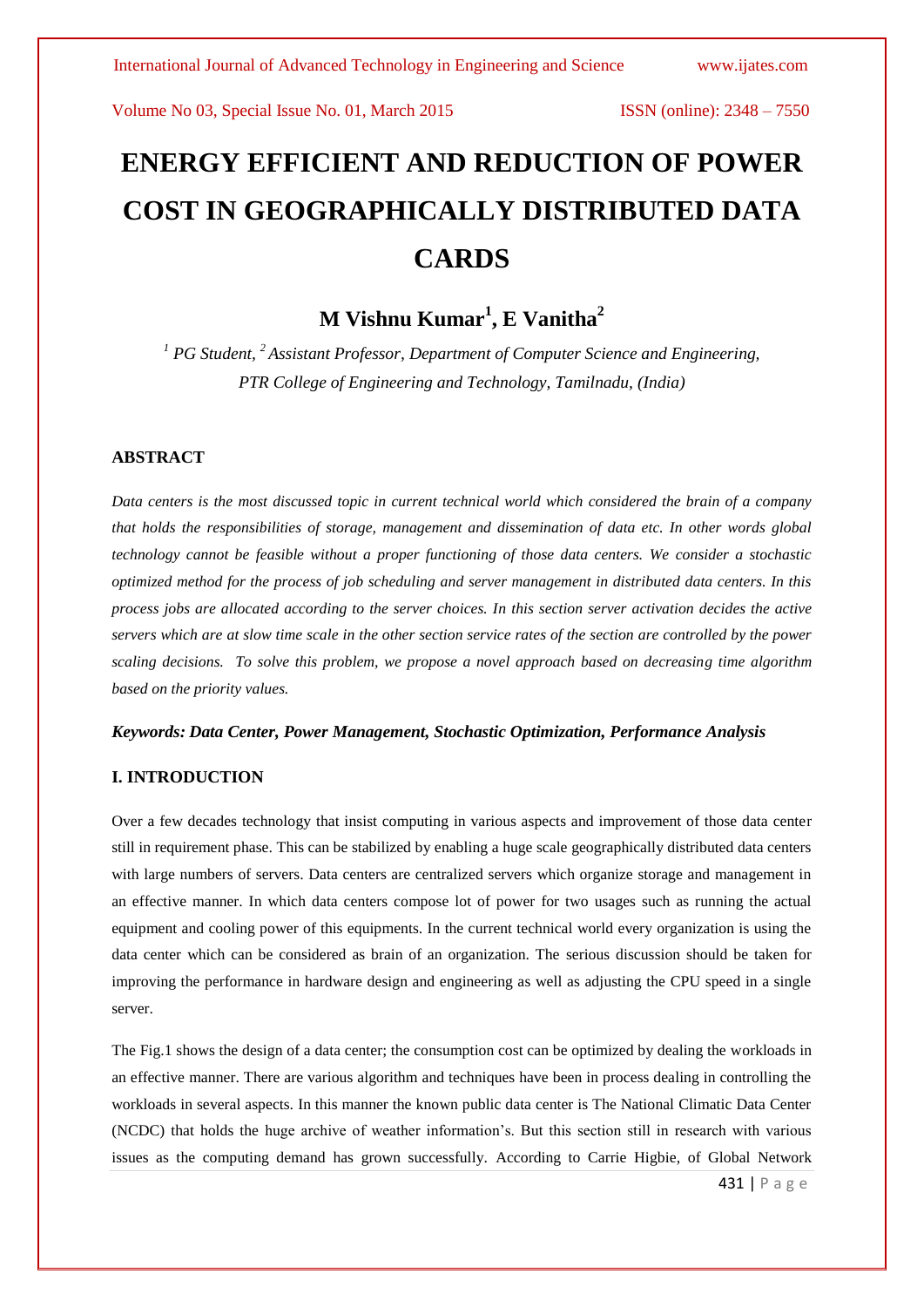Applications data center in every organization is under restriction access and the networking systems were controlled by automatic systems that monitors regularly overall server activity along with network performance and web traffic.



#### **Fig.1 Data centers**

While discussing this green computing was also popular among the organizations in this the computer user holds the overall responsibility. The aim of this approach is minimizing the energy and harmful materials. Cloud computing is a pattern that characterized the delivery and consumption of IT. Cloud computing consumes resource utilization which minimize the hardware equipments. It was a large set of server which is grouped with each other by means of internet. Here job scheduling plays vital role in arranging the job execution in an effective manner. The job allocation has to be faced various issues like which job is to be executed first, what resources to be allocated to do in a competent manner. The various servers may cause of network traffic which overall result on poor performances. A proper mechanism is to be prepared to over the issue that takes the performance of cloud computing into a new era.

#### **II. RELATED WORKS**

The importance of cloud centers and requirement of performance improvement grabs the attentions of various researchers in analyzing a prominent solution on these factors. From the beginning several peoples were developed some mechanism with the goal of improving performance, according to a report [1], Google (1 million), Microsoft (200K), Akamai (60-70K), INTEL100K), which has large number of various servers that are location in a various locations. In these the consuming cost are million dollars per year. With the goal of reduced power cost in data centers various works are carried out by [2][3][4][5][6][7] which can be discussed on two sections such as dealing with the saving power cost of DC power supplies, cooling systems and energy efficient chips. In the next section is sizing the data center as much as feasible.

The workload are major drawbacks to be controlled in data centers, to do this various algorithm are developed according to Lyapunov optimization concepts from [8] it designed with stochastic settings but this not suitable for real-time situations. Next on this way MapReduce-based application which makes use of web services that is

432 | P a g e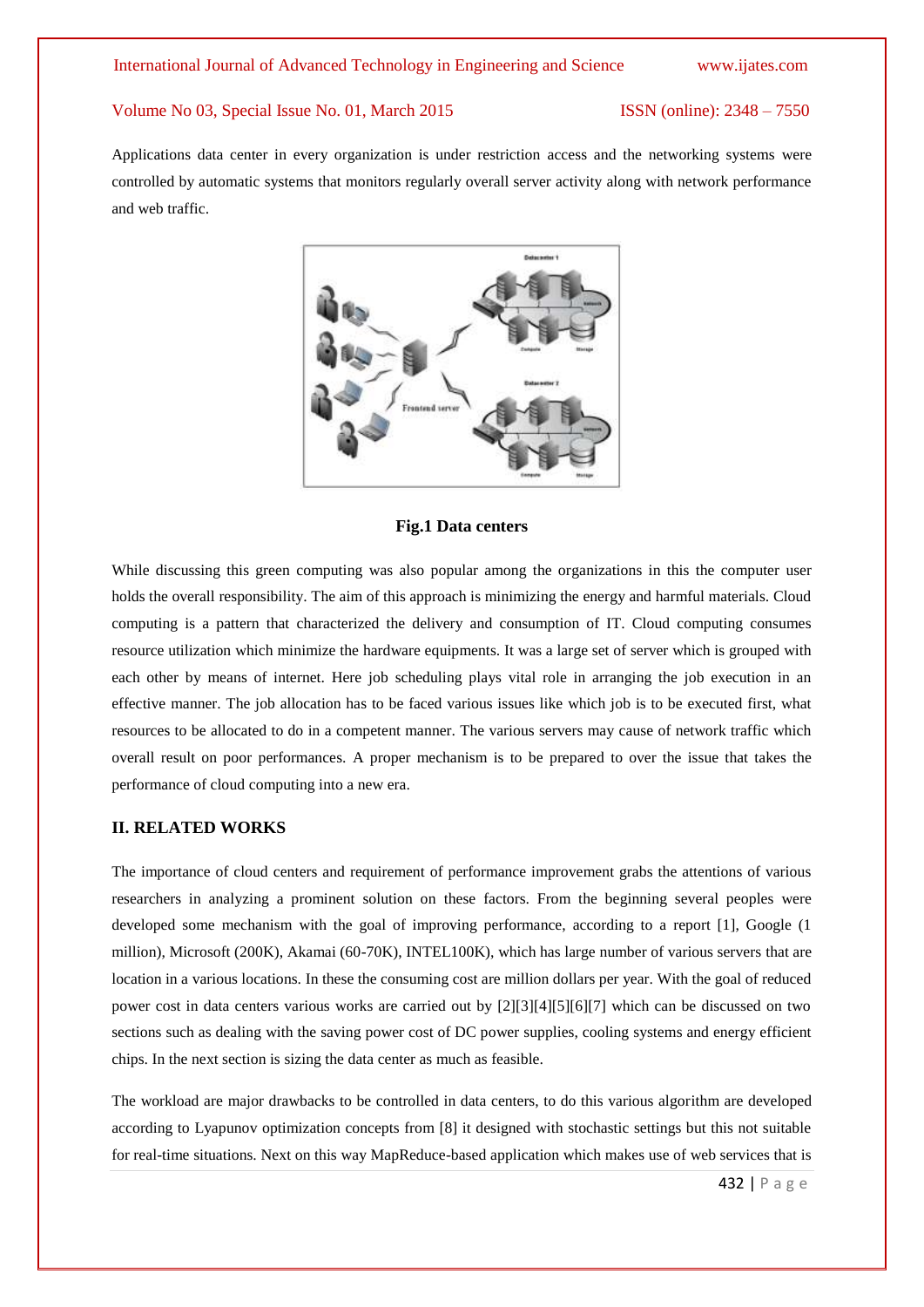indicated in [9]. By Gandhi et al. way developed certain management policies for minimizing the total power cap [11]. Some research on service providers like Google replicates data across were carried out on [12] for providing better services on I/O intensive jobs. According to Urgaonkar et al. he has discussed about the network utility optimization problems for job admission control, routing, and resource allocation [13].

Some algorithm were developed which are designed to work on single server with minimum power consumption subject to job deadlines and response time [14][15]. This work is continued on [16] in reducing the single server power consumptions. By the recent researches some works are implemented in making a better usage of power on data centers. According to El-Sayed et al. [17] and Liu et al. [18] introduce various strategies on cooling systems and they process renewable energy by making the server management together with cooling systems. In [19][20] they discussed about the existing techniques about the for reducing durable availability of MapReduce jobs on both the prevalence and the magnitude of task

#### **III. EXISTING SYSTEM**

The power cost minimization is the growing problem which is solved by using the SAVE (StochAstic power redUction schEme).This algorithm is categorized of three factors such as front-end rounting, backend server management and Queue update. It minimize the power consumption of the server and supports grren computing platform. It works on the basis of two scale mechanism that reduce the power cost in geographically distributed data centers. It serves job according to a particular slot even in queue due to high price at data center.



**Fig.2 SAVE Mechanism**

The mechanism sends the workload from front end to back end server this mechanism does not changed for that slot. For a larger time slot the algorithm optimized the time consumption in order to reduce the cost. This algorithm is based on Lyapunov optimization framework with queue stability. One of the best thing in this algorithm is inaccurate in queuing the backlog information which routes multiple jobs with lower power price. This mechanism is discreteness due to job sizes in which all tasks are assigned at back end cluster which is difficult to control the power consumption. The workload is cannot be solved by SAVE in an effective manner because some slots are failed to achive the power cost. Since in this approach the load balancing in all servers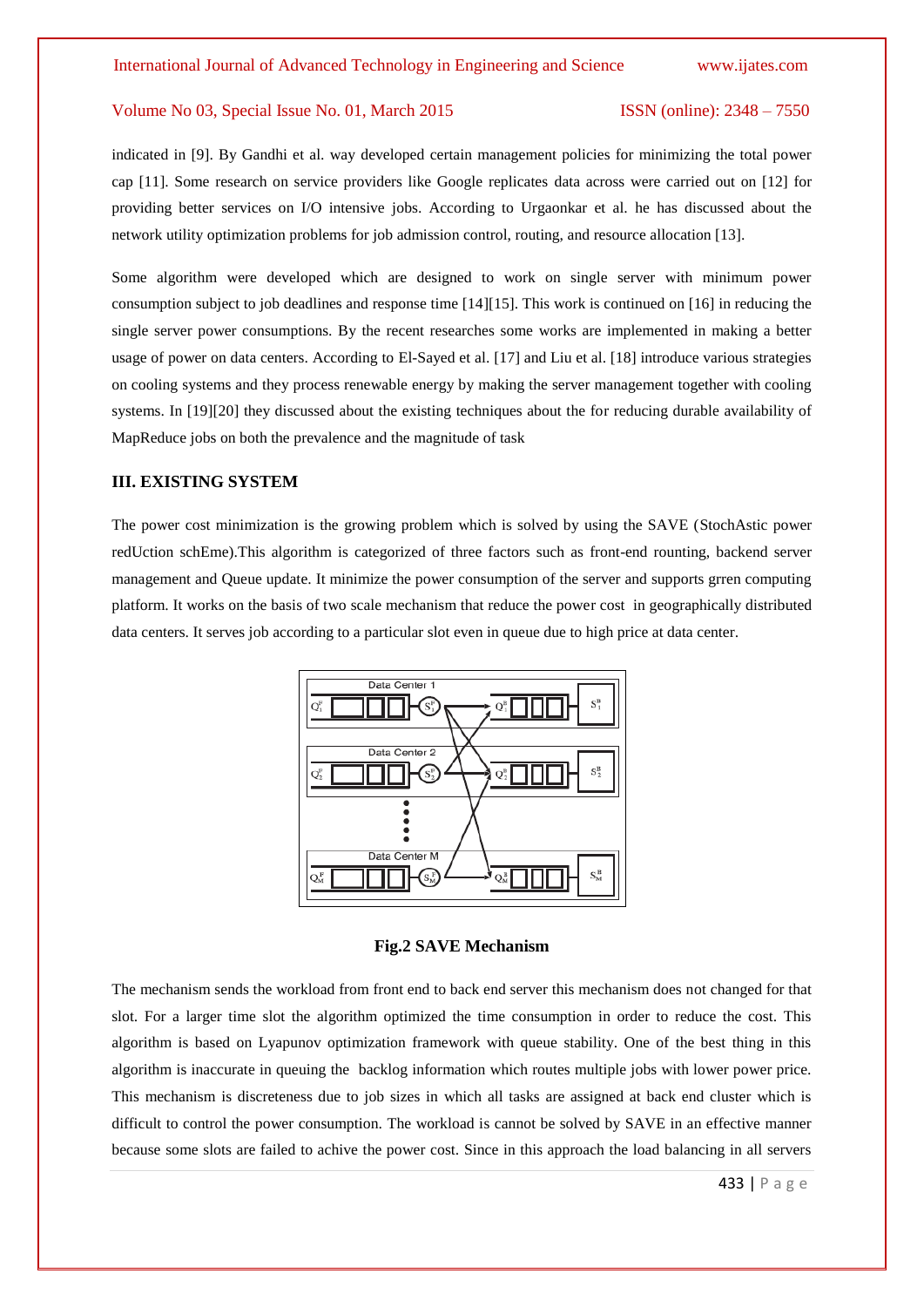are not active because it assumes that servers can switch between active state and sleep state with same frequencies. The maximum workload is a greedy fashion that is not very effective in order to reducing power cost. The major drawback of this method is it require simultaneously activation and deactivation on multiple servers but it results in unsteadiness in power grids.

#### **IV. PROPOSED SYSTEM**

To overcome the problem as discussed in the existing system we proposed a decreasing time algorithm, initially it creates the priority list by means of it. In which it set the maximum priority to the very long task in order which completes the task in a shortest time period.



#### Fig.3 Proposed system

As shown in the Fig.3 the proposed system makes the priority list by arranging the tasks from longest time to shortest time in a prominent manner which will be more effective power consumption as better than SAVE method. With the Fig.3 the priority list is T6 (10), T3 (7), T10 (7), T1 (6), T5 (5), T4 (4), T7 (4), T2 (3), T8 (3), T9 (2). These compute a minimum time to complete the job along with highest total completion time. The difficulty is to identify which one is longest task that is high priority it could be practiced by preparing the list which is scheduled to process with the completion time of 32. Consider that this algorithm is processed with two processors finishes at time 32 with only 4 time units on the second processor. Such as from the list T3, T2, T4, T1, T6, T5

Machine 1: T3, T4, T5

Machine 2: T2, T1, T6

The remaining tasks are carried out in the same manner. Check that the sum of two sets at a value of 30. It can be mathematically explained by

### $((4/3)-1/(3m))$ T

In which T is the optimal time for schedule task and number of machine (two), is represented by m then the tasks are carried. The care should be taken in finding the critical path because it makes the process some time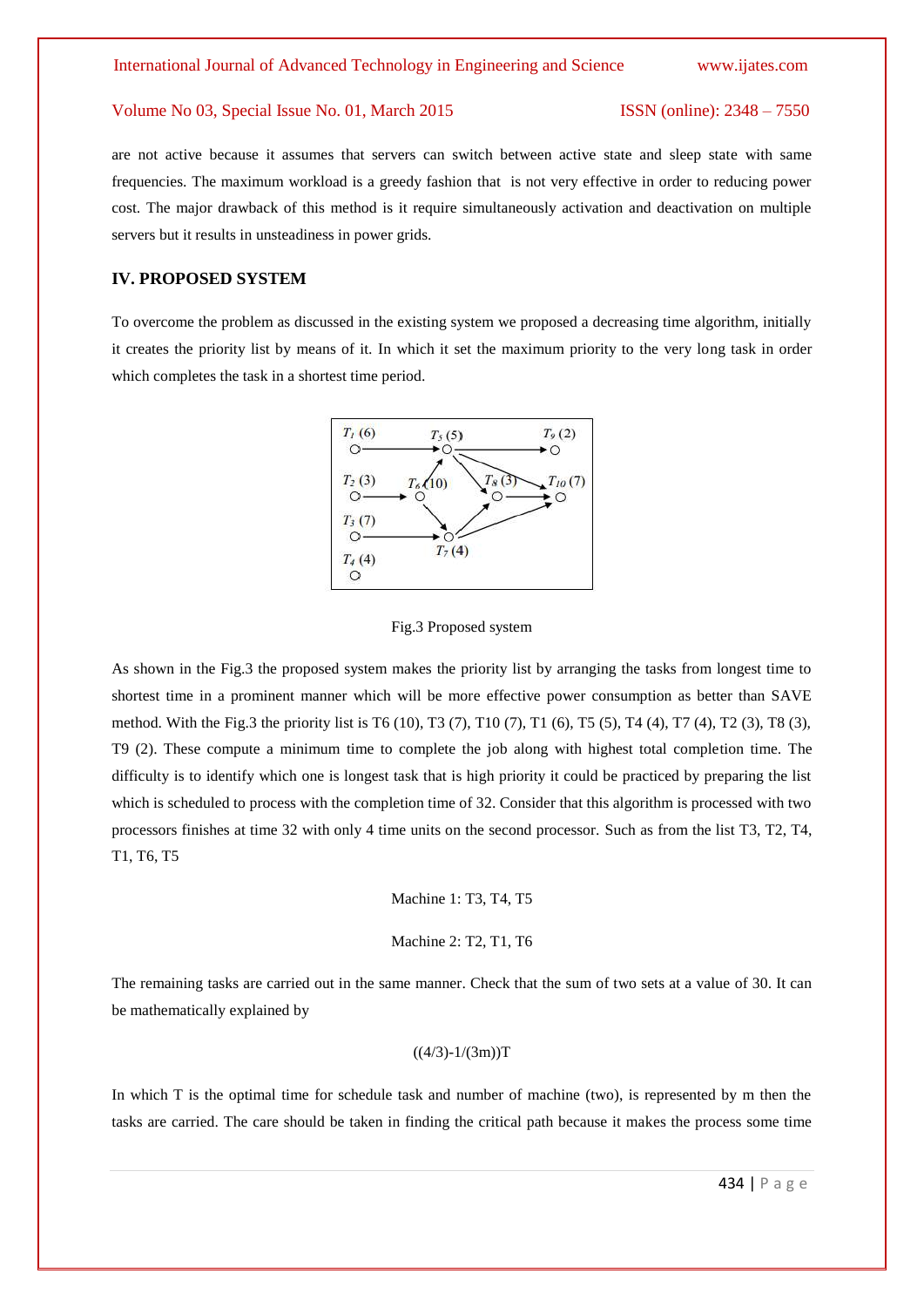critical. The methodology behind this algorithm is the longer task sound good which complete the task quickly at the end the overall performance which results in reliable power consumption.

### **V. SYSTEM DESIGN**

In this section the information are collected and servers are collected which are going to implement this process. A analysis should be taken what are the jobs and how it could be carried out. How the process is going too happened in geographically distributed datacenters.



**Fig.4 Proposed system architecture**

Based on this system the jobs are carried, in which the VM collects the overall task for a job of single server. In this the slot is prepared by implementing the decreasing time algorithm. Based on this a priority list is prepared by means of longest task in forward which was listed in times by decreasing order. Here two data centers are shown each one has clusters of systems which are connected to a server such as front-end proxy server and a back-end server cluster respectively. The workload is allocated by the user, so the workload arrived time are calculated and size of the workload are also noticed based on this analysis the above mentioned priority list is prepared for a slot. This is denoted by denoted by  $D = \{D1, ..., DM\}$ , where the system operates in slotted time, i.e.,  $t = 0, 1, 2, \ldots$  with workload arriving time at Di by  $A(t) = (A1(t), \ldots, AM(t))$  denotes the arrival vector.



#### **Fig.5 Task allocation**

The above figure shows the how the priority list was carried out by two machines which results in optimum solutions.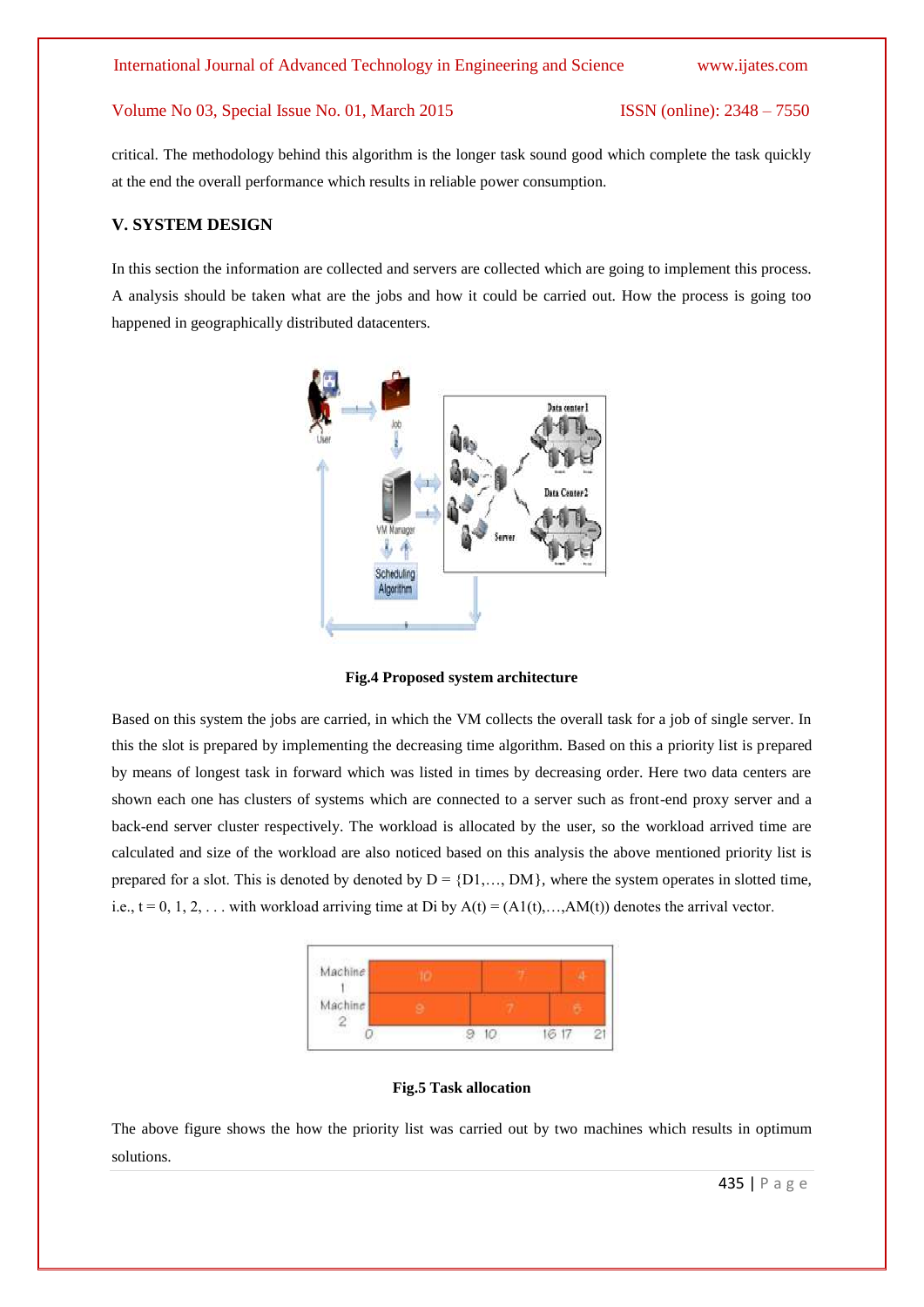### **VI. ALGORITHM IMPLEMENTATION**

Step 1: Jobs allocating Step 2: First identify the execution time of jobs before scheduling Step 3: Calculate the priority values Step 4: Fix the priority values. Step 5: Based on the priority, we schedule the jobs Step 6: Arbitrary List: A (6), B (5), C (7), D (2), and E (5) Decreasing Time List: C  $(7)$ , A  $(6)$ , B  $(5)$ , E  $(5)$ , D  $(2)$ Step 7: Execution of jobs Step 8: Output the execution time

### **VII. RESULT & DISCUSSION**

The jobs are arrived at the datacenters in which it is identified and sends to the router. The router schedules the job in which the backend cluster manipulates arrived jobs. The result shows list of arrived jobs and tables are scheduled. In which the task are analyzed among that the longest one in the topmost priority which can be seen in the Fig.6.

| <b>Priority Fixing Process</b><br>and a substance of the second part |                            | Priority      |                                  | -SERVERS-                                                              |
|----------------------------------------------------------------------|----------------------------|---------------|----------------------------------|------------------------------------------------------------------------|
|                                                                      | <b>Prioritized Results</b> |               | SS <sub>P1</sub><br><b>SS P2</b> | <b>SS P5</b><br>SS <sub>P3</sub><br><b>SS P4</b><br><b>START STORY</b> |
| <b>Job</b><br><b>Control</b>                                         | Time<br>201415             | PriorityValue |                                  |                                                                        |
| JOB3<br>1081                                                         | <b>STEPSIE</b><br>22940    |               |                                  | -Received Results-                                                     |
|                                                                      | 18820                      |               |                                  |                                                                        |
|                                                                      | 15598                      |               | SRP1                             | <b>SRP4</b>                                                            |
|                                                                      | 14804                      |               |                                  | <b>STATISTICS</b>                                                      |
| <b>JOB8</b>                                                          | 8649                       |               | <b>CONTRACTOR</b>                | <b>COLOR</b>                                                           |
| JOB5                                                                 | 7125                       |               | SRP2                             | SRPS                                                                   |
|                                                                      |                            |               | SRP3                             | Receive<br><b>Processing</b>                                           |

#### **Fig.6 Server executes the jobs based on priority**

After that the available server to which the execution jobs to be carried out. On that various job are allocated as per in the priority list with the help of host IP in each of the systems. Fig.7 shows some sample jobs such as converting image color and document in to PDF in a similar manner all these executions are traced and monitored prominently.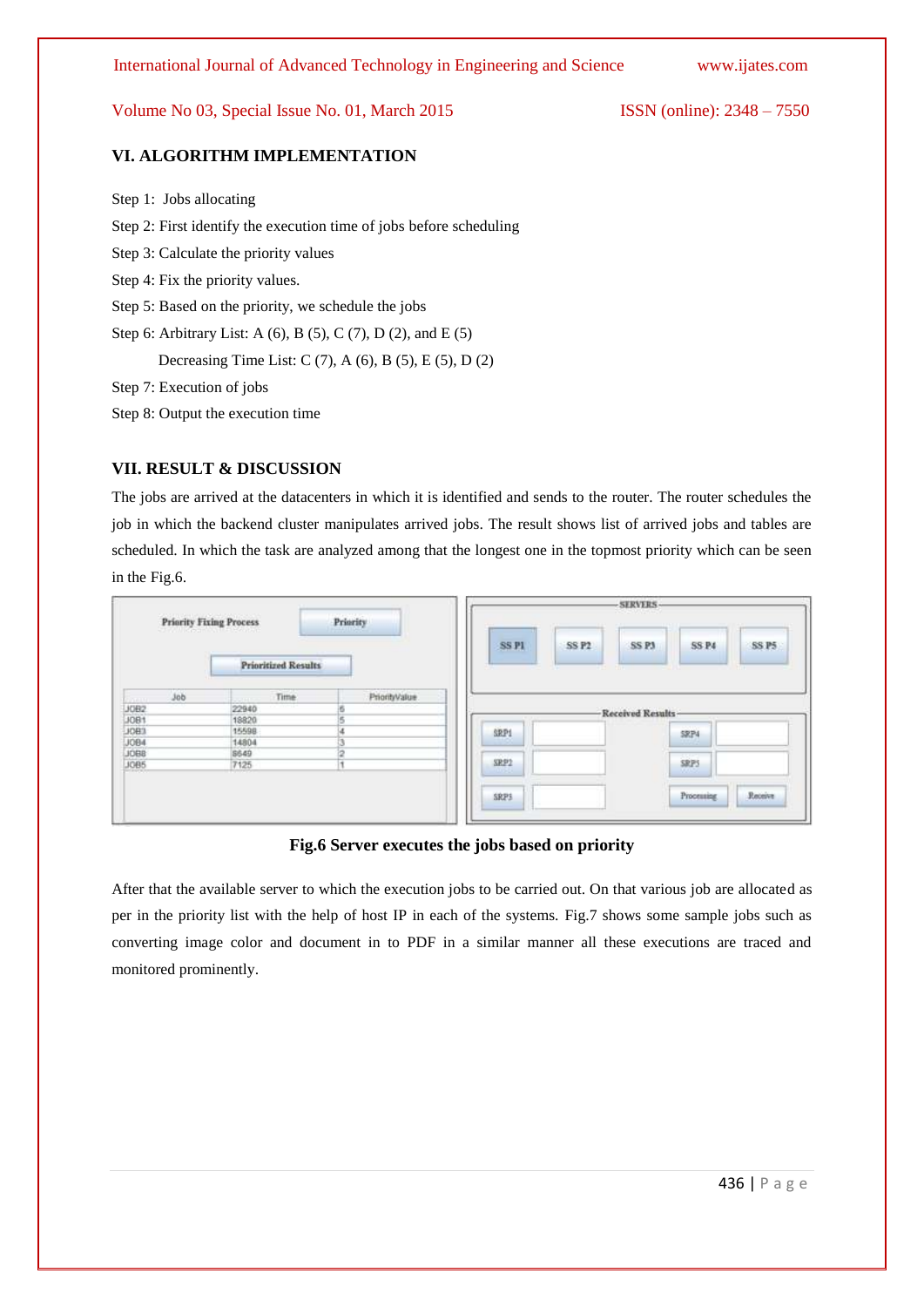### International Journal of Advanced Technology in Engineering and Science [www.ijates.com](http://www.ijates.com/)

### Volume No 03, Special Issue No. 01, March 2015 ISSN (online): 2348 – 7550

| JOB <sub>1</sub><br>Conversion of Color Image to GrayScale Image |                     | JOB <sub>2</sub><br>Conversion of Word Document into PDF   |                           |                                 |
|------------------------------------------------------------------|---------------------|------------------------------------------------------------|---------------------------|---------------------------------|
| <b>Source Color Image</b><br>duction/Files/android.jpg           | Browse              | <b>Source Word Document</b>                                | on/Flies/LONGTAIL1.doc/   | Browse<br>W                     |
| Destination GrayScale Image<br>AndroidGrayscale.jpg              | Choose              | <b>Destination PDF File</b><br><b>STATISTICS</b> AND PAINT | PDFFILE.pdf               | Choose <sup>1</sup><br>alleman. |
| $\bullet$<br>$\bullet$<br><b>Conversion Process</b>              | $\circ$<br>$\alpha$ | DC                                                         | <b>Conversion Process</b> | PDF                             |

### **Fig.7 Conversion of color image to grayscale image and word document to pdf**

By the Queue the jobs are executed and the results are tabulated as shown in the Fig.8 by the activation of server. This value is calculated in next stage to analyze the overall performance. In the same aspect the power consumption were also calculated which are also tabulated to analyze the final result.

|                  | <b>Execution Time of All Jobs</b> |   |
|------------------|-----------------------------------|---|
| <b>DCID</b>      | <b>TIME</b>                       |   |
| JUB3.Z           | 153000                            | ۰ |
| JOB2 4           | 391000                            |   |
| JOB2.3           | 381000                            |   |
| JOB2 2           | 371000                            |   |
| <b>JOB2 1</b>    | 361000                            |   |
| <b>JOB1.6</b>    | 502367                            |   |
| JOB1.5           | 492367                            |   |
| JOB1.3           | 472367                            |   |
| JOB5             | 4551                              |   |
| JOB4             | 9874                              |   |
| JOB <sub>3</sub> | 12459                             | ₹ |
| JOB <sub>2</sub> | 6776                              |   |
| JOB1             | 5031                              | ٠ |

| <b>Power Cost Calculation</b> |      | <b>Show Power Cost</b> |  |
|-------------------------------|------|------------------------|--|
| <b>JID</b>                    | COST |                        |  |
| JOB5.2                        | 151  |                        |  |
| JOB5 1                        | 145  |                        |  |
| JOB4.7                        | 71   | 三                      |  |
| JOB4.6                        | 62   |                        |  |
| JOB4.5                        | 53   |                        |  |
| JOB4.4                        | 44   |                        |  |
| JOB4.3                        | 35   |                        |  |
| JOB4 2                        | 26   |                        |  |
| JOB3.6                        | 153  |                        |  |

#### **Fig.8 Execution time and power cost calculation**

Based on these two reading a graphical representation is created. The Fig.9 justified the decrease the time algorithm is more feasible when compared to result attained by the SAVE algorithm. It is clear how the tasks of the jobs are carried out and power cost taken by each jobs are graphically shown, as prominent support for proving the efficiency of our proposed algorithm. Thus proves that minimum time consumption is result in minimum power cost consumption which was successfully achieved by our proposed algorithm.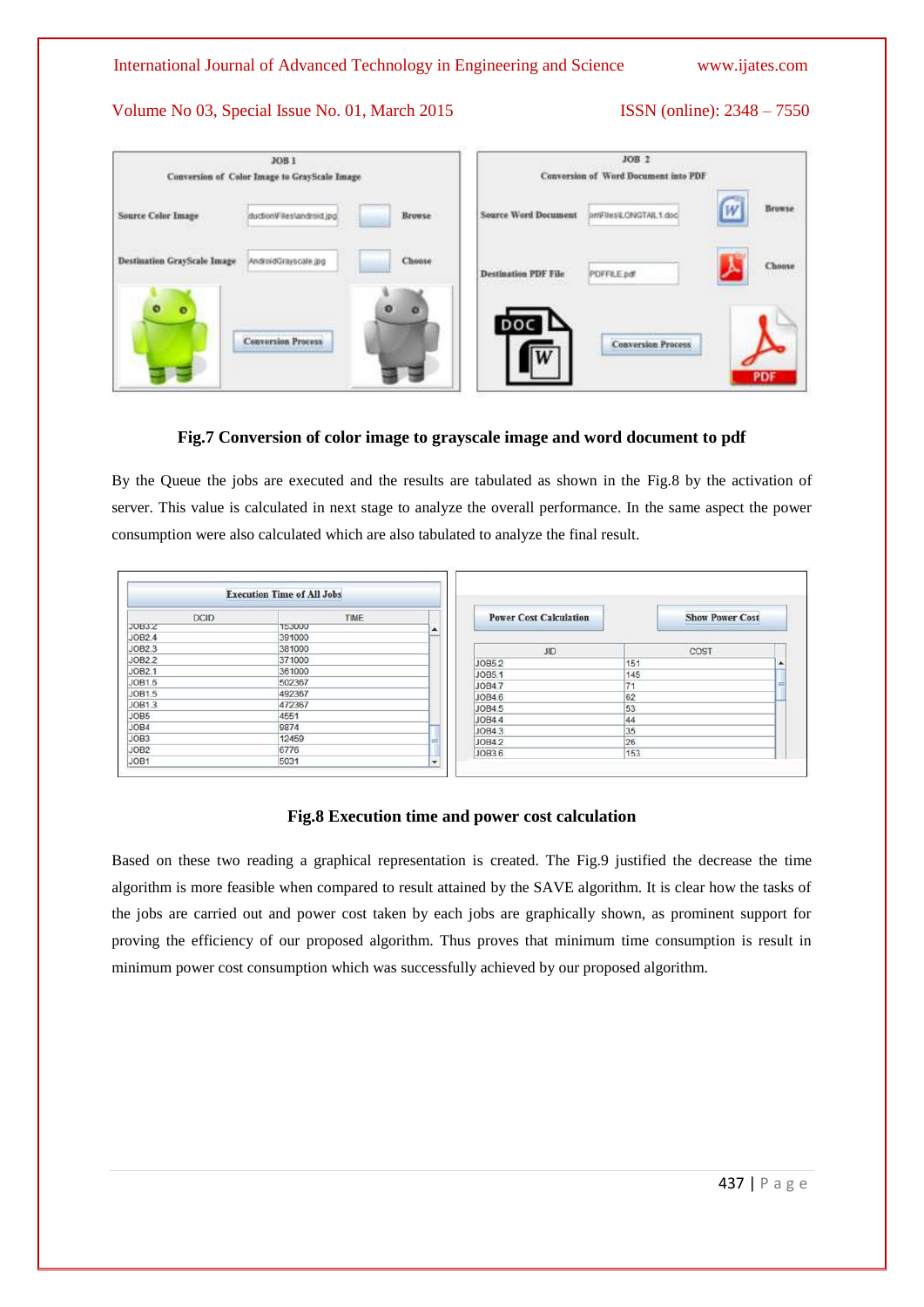

## **Fig.9 Graphical representation of execution time and power reduction between SAVE algorithm and decreasing time algorithm**

#### **VIII. CONCLUSION & FUTURE WORK**

In this paper we shown how our proposed system is carried out the performance done is more efficient than earlier systems. Here it clearly explained that decreasing time algorithm based priority list is how effective than the SAVE system in achieving the minimum power cost consumptions. In addition to it we also show that how our approach is effectively handling the delay tolerant workloads as well as the network traffic in distributed data centers. Finally we provide a prominent solution for doing activation and deactivation of multiple servers to do process. The overall result based on real-time data in simplifying the problem by assuming the processing time of each job is proportional to the amount of work. In future the work is carried out in improving the performance of datacenters by achieving more accuracy with the help of modern algorithm that satisfies the delay tolerance.

#### **REFERENCES**

- [1] www.gizmodo.com/5517041/, 2013.
- [2] A. Qureshi, R. Weber, H. Balakrishnan, J. Guttag, and B. Maggs, "Cutting the Electric Bill for Internet-Scale Systems," Proc. ACM SIGCOMM Conf. Data Communication (SIGCOMM '09), 2009.
- [3] Z. Liu, A. Wierman, S. Low, and L. Andrew, "Greening Geographical Load Balancing," Proc. ACM SIGMETRICS Joint Int'l Conf. Measurement and Modeling of Computer Systems (SIGMETRICS '11), 2011.
- [4] M. Lin, A. Wierman, L. Andrew, and E. Thereska, "Dynamic Right-Sizing for Power-Proportional Data Centers," Proc. IEEE INFOCOM, 2011.
- [5] A. Wierman, L. Andrew, and A. Tang, "Power-Aware Speed Scaling in Processor Sharing Systems," Proc. IEEE INFOCOM, 2009.
- [6] R. Stanojevic and R. Shorten, "Distributed Dynamic Speed Scaling," Proc. IEEE INFOCOM, 2010.